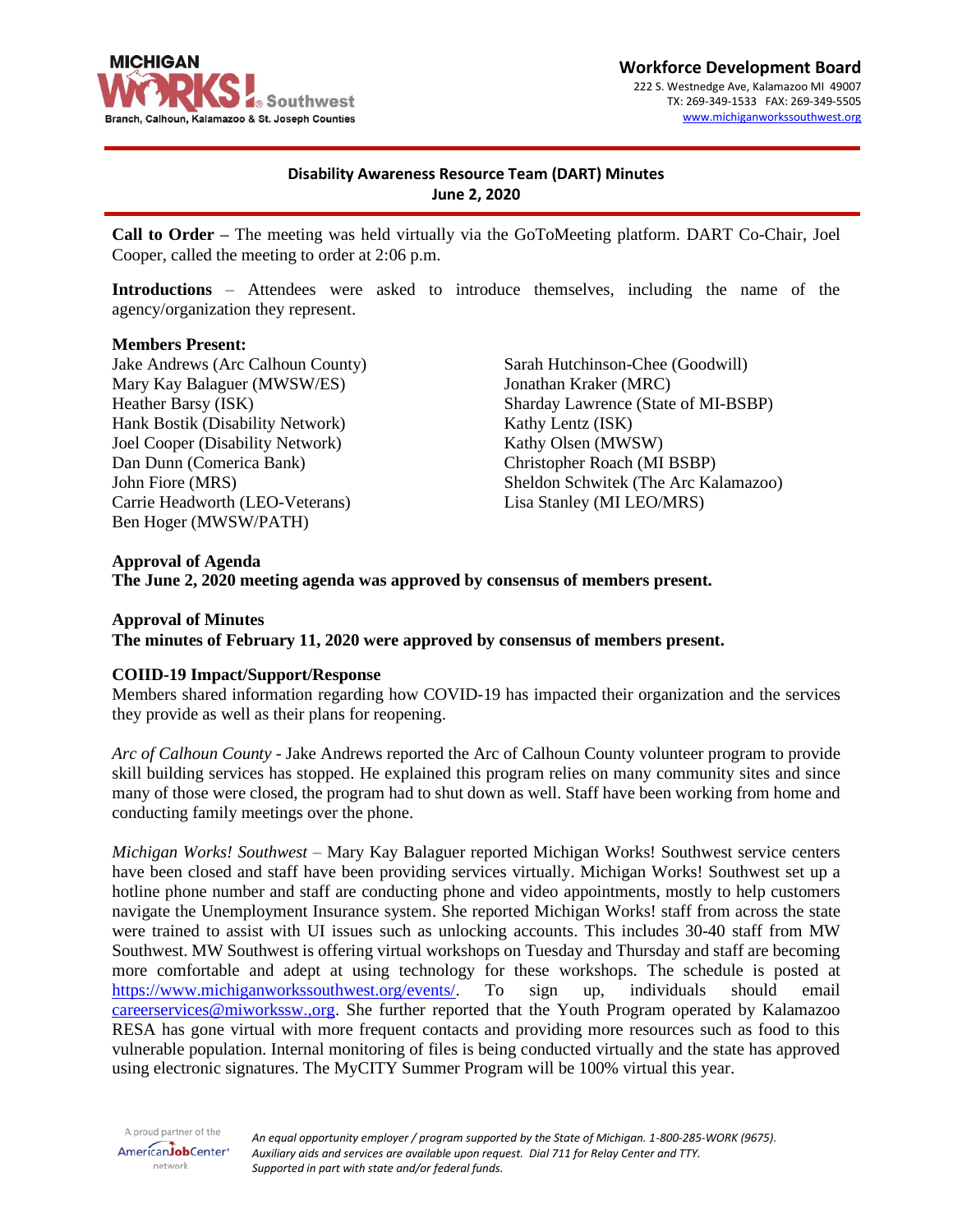A team of MW Southwest staff have been working on a start-up Response and Re-engagement Plan. The plan is 26 pages and includes five phases that are customized for each Service Center in the MW Southwest service area. The plan follows guidance from the CDC, local Health Departments and the Governor's Executive Orders for topics such as customer requirements, signage, etc. Staff are able to maintain social distancing and have discovered that a lot can be done with technology, especially with phones. Staff are also using this time to catch up on reviewing the DART Desktop training modules.

*Unemployment Insurance* – Mary Kay Balaguer reported customers continue to struggle with filing for Unemployment Insurance and are contacting Michigan Works! for assistance. She shared some helpful information regarding filing Unemployment Claims.

- Individuals who do not have Internet but who do have access to a phone, can call the Michigan Unemployment Insurance (MI UI) hotline to file a claim. Thee phone number is 1-866-500-0017.
- The best way to communicate with UI with questions/problems is to use the messaging app on the UI Claims website.
- Due to an international crime ring exploiting the COVID-19 crisis, extra precautions are being taken to protect identities. If a person receives a 'Stop Payment' Notice on their account, they will need to call MI UI hotline directly 1-866-500-0017.
- Michigan Works! can assist with some things such as unlocking accounts, phone number changes and with navigating the UI website. Customers can call 1-877-256-8294.

*Disability Network* – Joel Cooper reported staff at Disability Network began working from home on March 13, 2020 and staff have adjusted to using technology. Disability Network's application for a Paycheck Protection loan was approved and this avoided layoffs. Moving forward, although there is no specific timeline, the tentative plan is to open office access on June 16 and to be able to offer some customer services face-to-face. The full Return-to-Work plan for Disability Network is approaching 22 pages in length. He reported Disability Network is part of the Center for Independent Living and some CARES Act funding is available to assist customers with issues specifically related to COVID-19 such as life-sustaining food supplies, PPE (Personal protective equipment) and some level of technology.

Hank Bostik reported many Disability Network services are available virtually; however, issues encountered include determining if the customer has access to technology and whether or not they know how to use it. Services include the Independent Living Program, Benefit Planning and Veterans Services. A lot of work is conducted via phone calls and text messaging. The Community Advocacy Department has remained very busy. They are offering many webinars and trainings and they are filling up fast. Peer support groups are taking place virtually. Staff are getting good at using multiple platforms such as Google, Microsoft and Zoom. Staff have been developing programs that can be done virtually and that are interactive for the customers.

*Comerica Bank* - Dan Dunn reported banking is considered an essential service and Comerica Bank has remained open. The bank moved quickly from a full-service lobby to drive up only. Sixty-five percent of staff are working from home and this will continue. The plan is to bring back staff very cautiously and to maintain social distancing in conference rooms and other spaces. For the most part, the move to working virtually has been very successful. Staff who have been negatively impacted by the transition to work from home will be the first to be brought back into the office, perhaps this fall. Those who were able to transition to work-from-home without missing a beat will be the last to return to the office. A number of things have been put in place to protect employees such as providing PPE, adding barriers where needed, Promise Pay, support for underlying health conditions, support for disruptions to child and eldercare situations, impacts to spouses, outplacement services, frontline pay, virtual medical visits, etc. The CEO is very supportive and the communication from the top down has been critical.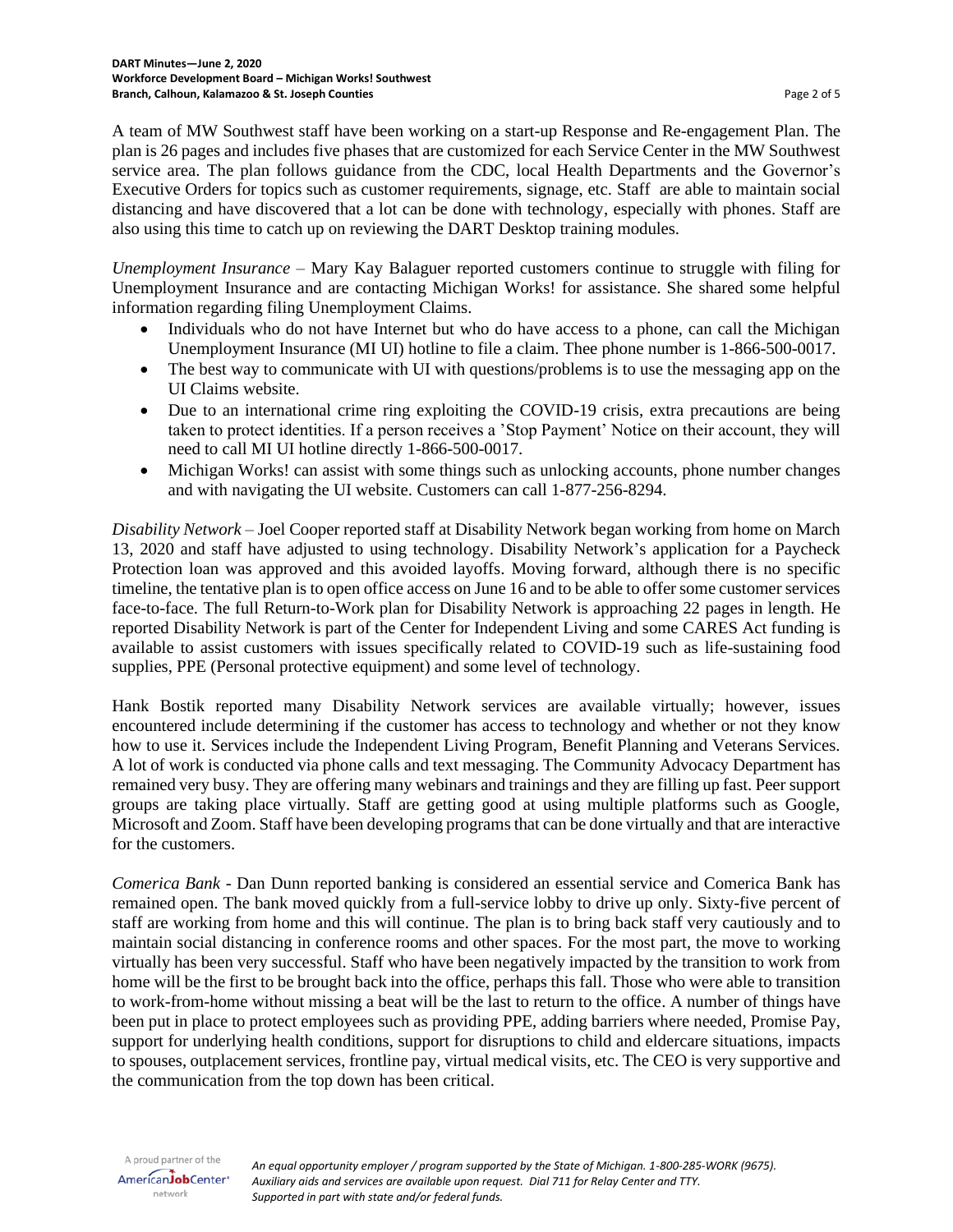*Michigan Rehabilitation Services (MRS)* – John Fiore reported staff cannot sit back and wait as it is their job to provide services. With job placement, staff believe in informed choice so that the customer can decide whether or not they can implement the safety precautions needed for the job placement. Some customers have chosen to wait. MRS staff are providing many services virtually as they do not want to have anyone "falling through the cracks'. Challenges have been encountered with job coaching services and evaluations. Following advice from the Attorney General, policies and procedures were modified to accept electronic signatures. Regarding reopening, the message has been very clear to continue to provide services and moving back to the office will not be rushed. Guidance from the State is to have a local level plan that works for each individual district as well as the individual offices. As of this date, the DNR work experience was not cancelled; however, they are not moving forward with any of the other sites. Transportation to the DNR site might be a challenge. The Michigan Career Technical Institute (MCTI) is conducting career assessments remotely and is also looking at what training services can be provided remotely. For in-person services, wearing a mask might be difficult for some who rely on lipreading. Hank Bostik shared that he would send a link where clear masks could be ordered. This information was emailed to DART members following the meeting.

*Integrated Services Kalamazoo (ISK)* – Heather Barsy reported Integrated Services Kalamazoo (ISK) is planning a soft reopening on June 15 and is coordinating with other agencies. Services will be provided to support customers and staff. This includes virtual services for outpatient therapy, benefits counseling, supports and case management, as well as some in person services. She reported many providers were shut down because they were considered non-essential services; subsequently, many customer lost work due to losing support. As a result, staff expect to see an increase in customers seeking assistance with job search and job placement. The grant requirements for placement for the federal grant awarded to ISK that has been reported on at previous DART meetings, will be evaluated at year-end and the COVID-19 impact will be considered.

*Veterans Services* – Carrie Headworth shared information regarding free homestyle cloth masks. She followed up after the meeting with an email that included more information regarding the types of masks along with photos. This information was emailed to all DART members following the meeting.

*Goodwill Industries of Southwestern Michigan* – Sarah Hutchinson-Chee reported Goodwill Industries was able to quickly change to remote services and staff policies and procedures were also quickly updated. Google, Zoom and GoTo Meetings are the platforms Goodwill has been using for conducting meetings. She reported Goodwill received some funding to expand navigation services. The main gateway to access these resources and othersin the greater Kalamazoo area is to call 211. Customers can also contact Goodwill Industries directly. She shared information regarding PPE Face Shield made at Goodwill. For more information, individuals should visit their website at [https://goodwillswmi.org/face-shields/.](https://goodwillswmi.org/face-shields/) On May 29, 2020, five stores in outlying areas opened to customers. On June 15, 2020 some staff will return to the office. Overall, staff will continue with a combination of both remote and in-office work. During the COVID-19 shutdown, some vocational rehabilitation programs had paused. The start date for the Career Camp in Three Rivers was changed to start later this summer.

*Bureau of Services for Blind Persons (BSBP)* – Chris Roach reported the Bureau of Services for Blind Persons continues to focus on keeping everyone safe and is in no rush to return to in-person services. Their provider network is very limited due to COVID-19, especially for youth under the age of 18.

*The Arc of Kalamazoo* – Sheldon Schwitek reported he is new in his position and is spending time reviewing policies and procedures. With only four staff, only one staff is allowed in the office at any one time and there is no plan to immediately open the full office.

*Michigan Rehabilitation Services (MRS) – Business Services* – Lisa Stanley reported staff continue to work in the field with business and are strategically planning for a safe re-entry to the office. The time frame for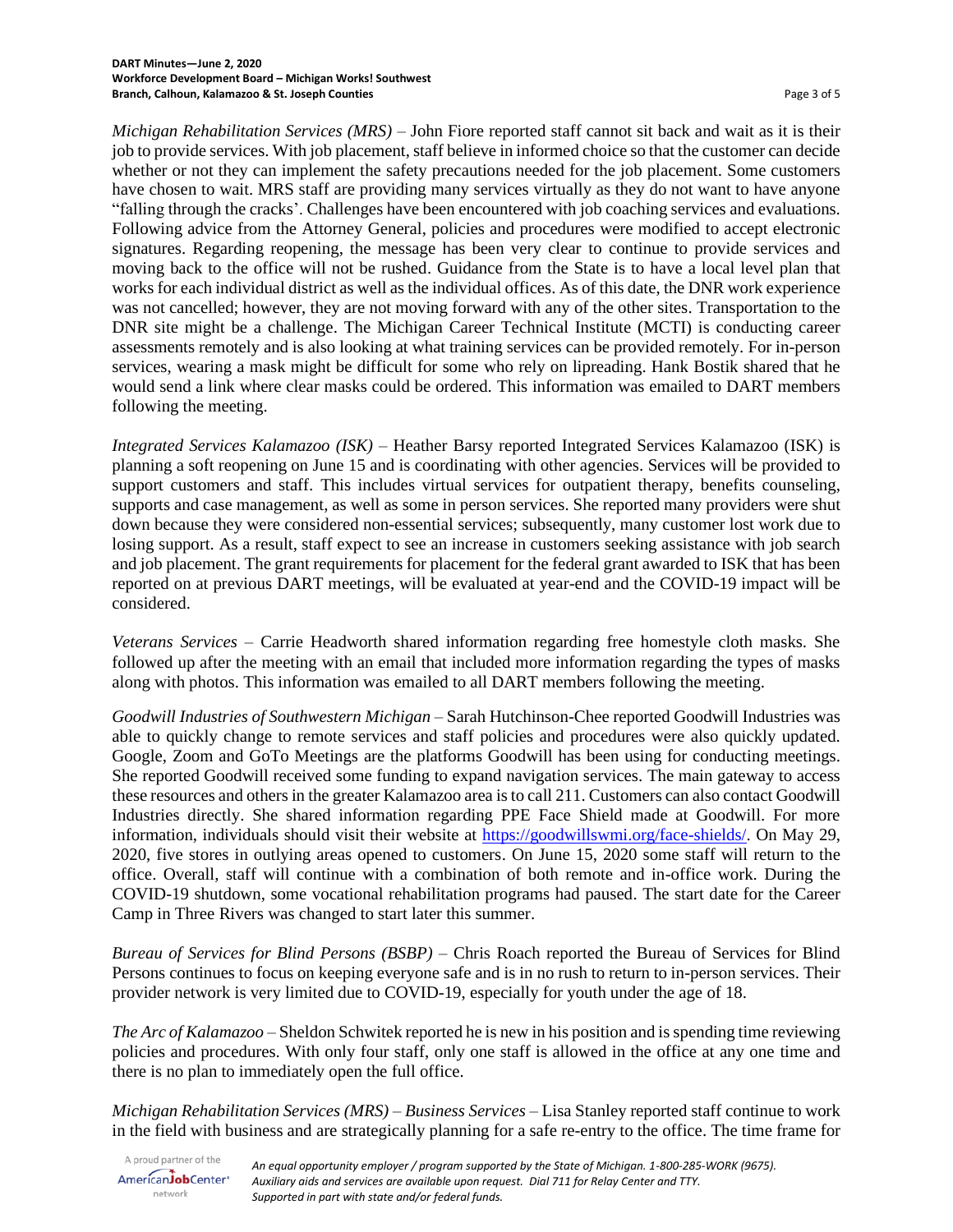re-entry plans is unknown at this time. Staff are trying to be creative in the way they reach out to area businesses. She reported MRS Business Services also offers some services virtually. This includes many online webinars at no cost to businesses and partners. For more information, individuals should contact Lisa Stanley at [stanleyl@michigan.gov.](mailto:stanleyl@michigan.gov) Topics include, but are not limited to, Disability Awareness, Mental Health for Mindfulness, Stress Management, Virtual Job Fairs 1010-How to Prepare Customers, and How Things Relate to COVID-19-Reasonable Accommodations.

### **Work Group Updates**

### *Curriculum - At Your Desktop Training and Resources*

Hank Bostik reported he will check with Jill Murphy regarding the status of the next Desktop Training module.

### *Collaboration*

Kathy Olsen reported information regarding the Recovery Institute and the Arc will be updated on the Partner Matrix. Any additional updates should be sent to Kathy Olsen at [olsen@upjohn.org.](mailto:olsen@upjohn.org)

### *Emerging Issues Related to Employment and Advocacy*

Members were reminded that if there are issues and/or proposed and pending legislation regarding employment with individuals with disabilities, that they should bring this to the attention of Kathy Olsen at [olsen@upjohn.org](mailto:olsen@upjohn.org) so that it can be shared with the full DART membership.

### **Unique Customer Needs – Resources Needed**

Members were reminded that if they have a customer with unique needs or if they just need additional information and/or resources, please send the request to Kathy Olsen at [olsen@upjohn,.org](mailto:olsen@upjohn,.org) so that the request can be shared with the full DART membership.

# **Additional Agency and Guest Updates**

Items not covered in previous discussion.

*Friends with Disabilities –* via email, Sharmese Anderson shared a schedule of upcoming Zoom meetings on topics to assist individuals with disabilities. The schedule included "Adapting to the New Normal" on Tuesday, June 9 from 2:00-3:00 p.m.; "Community Resource Sharing" on Tuesday, June 16, 2020 from 2:00-3:00 p.m.; and "Staying Safe" on Tuesday, June 23, 2020 from 2:00-3:00 p.m. Following the meeting, the flyer was emailed to members.

*Disability Network* – Joel Cooper reported there will be a webinar on Mon, June 22, 2020 (1-2 pm) regarding Tips for Online Meetings for People with Disabilities and other Virtual Meetings Tips. For more information and to register: [http://www.dnswm.org/online-meetings-june2020/.](http://www.dnswm.org/online-meetings-june2020/) Following the meeting the handouts "Virtual Meeting Tips" and "Zoom Shortcuts" were shared with members. He also reported that the  $30<sup>th</sup>$  anniversary of the Americans with Disabilities Act (ADA) will be celebrated in 2020. More information is available at [https://www.adaanniversary.org/.](https://www.adaanniversary.org/)

# **Professional Development Opportunities**

It was noted that professional development opportunities could be found on the websites listed below. Some opportunities may offer continuing education credits.

- Disability Network Southwest Michigan See website for upcoming events [http://www.dnswm.org/,](http://www.dnswm.org/) and
- APSE Michigan -See website<https://apse.org/chapter/michigan/>

Following the meeting, additional information regarding professional development opportunities available through the Disability and Employment eLearning Task Force in collaboration with the Employment and